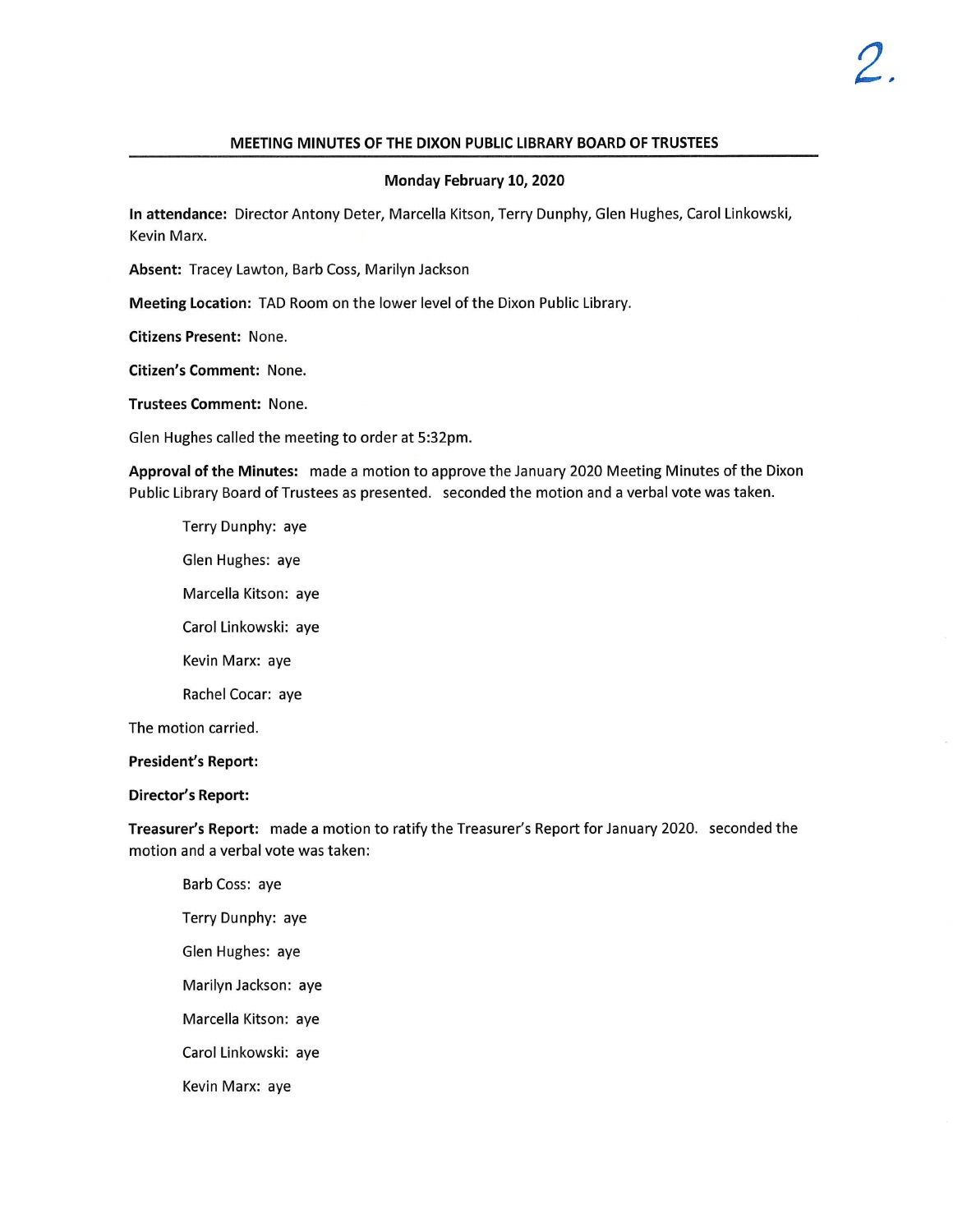Rachel Cocar: aye

The motion carried.

**Invoice and Expenditures:** made a motion to ratify the Library Invoices and Expenditures for January 2020. seconded the motion and a verbal vote was taken:

Barb Coss: aye Terry Dunphy: aye Glen Hughes: aye Marilyn Jackson: aye Marcella Kitson: aye Carol Linkowski: aye Kevin Marx: aye

Rachel Cocar: aye

The motion carried.

## **Committee Reports:**

- **Finance and Budget:** none
- **Building and Grounds:** none
- **Personnel and Salary:** none
- **By-Laws, Policies, and Procedures:** none
- $\div$  Technology and Technology Resources: none
- **Ad-hoc Committee on Service Development:** none

### **Regular Calendar Business:** None

**Unfinished Business:** Consider and approve amendments to the Employee Handbook.

Barb Coss: aye

Terry Dunphy: aye

Glen Hughes: aye

Marilyn Jackson: aye

Marcella Kitson: aye

Carol Linkowski: aye

Kevin Marx: aye

Rachel Cocar: aye

The motion carried.